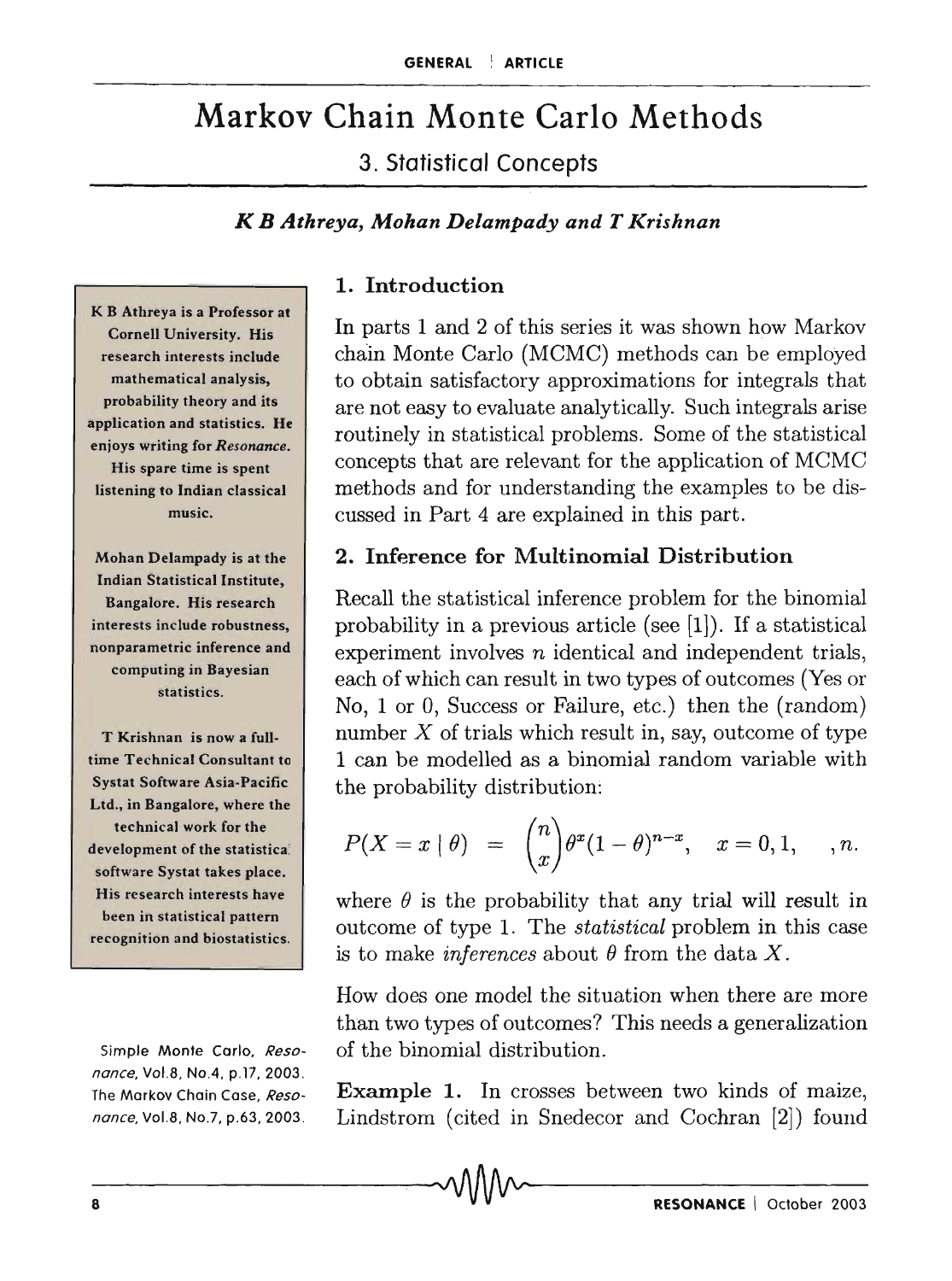four distinct types of plants in the second generation. The simple Mendelian model specifies the probabilities of these types as  $9/16$ ,  $3/16$ ,  $3/16$  and  $1/16$ , respectively. In 1301 plants Lindstrom observed the number of these types to be  $n_1 = 773$ ,  $n_2 = 231$ ,  $n_3 = 238$ , and  $n_4 =$ 59. Are these observations compatible with the simple Mendelian model?

Example 2. A newly cast die (with dots 1-6 on the six different sides) is rolled *n* times, and the number of rolls leading to the different sides showing up are recorded. How does one check that the die is balanced and not loaded?

Example 3. Consider the following artificial problem. Take 2 coins, each having the same unknown probability *p* of coming up heads in any toss. Toss these two coins simultaneously *n* times. The possible outcomes for each trial are '2 Heads', '2 Tails', and 'One Head and One Tail' What is the probability distribution of the number of occurrences of the different outcomes?

In all the examples above, one first needs to know the joint distribution of the vector  $N$  of the numbers of occurrences of the different outcomes. In Example 1,  $N = (N_1, N_2, N_3, N_4)$ , with  $\sum_{i=1}^{4} N_i = 1301$ . The given  $\overline{i=1}$ numbers  $n_1, n_2, n_3, n_4$  are a realization of the random vector N. In Example 2,  $N = (N_1, N_2, N_6)$ , where  $N_i$  is the number of rolls leading to side i being up. Here,  $\sum_{i=1}^{6} N_i = n$ . In Example 3,  $N = (N_1, N_2, N_3)$ ,  $\sum_{i=1}$ where suffix 1 corresponds to '2 Heads', suffix 2 to '2 Tails' and suffix 3 to 'One Head and One Tail' Here  $\sum^3 N_i = n.$  $\sum_{i=1}$ 

Generalizing the binomial distribution to  $k \geq 2$  types or categories to deal with questions like this leads to the notion of a *multinomial distribution.* 

Keywords

Statistical inference, multinomial distribution, maximum likelihood estimation. Bayes theorem. Dirichlet distribution, posterior distribution. maximum a posteriori estimate, sufficiency, Rao-Blackwell Theorem, conditional expectation, Gibbs sampler. Poisson distribution.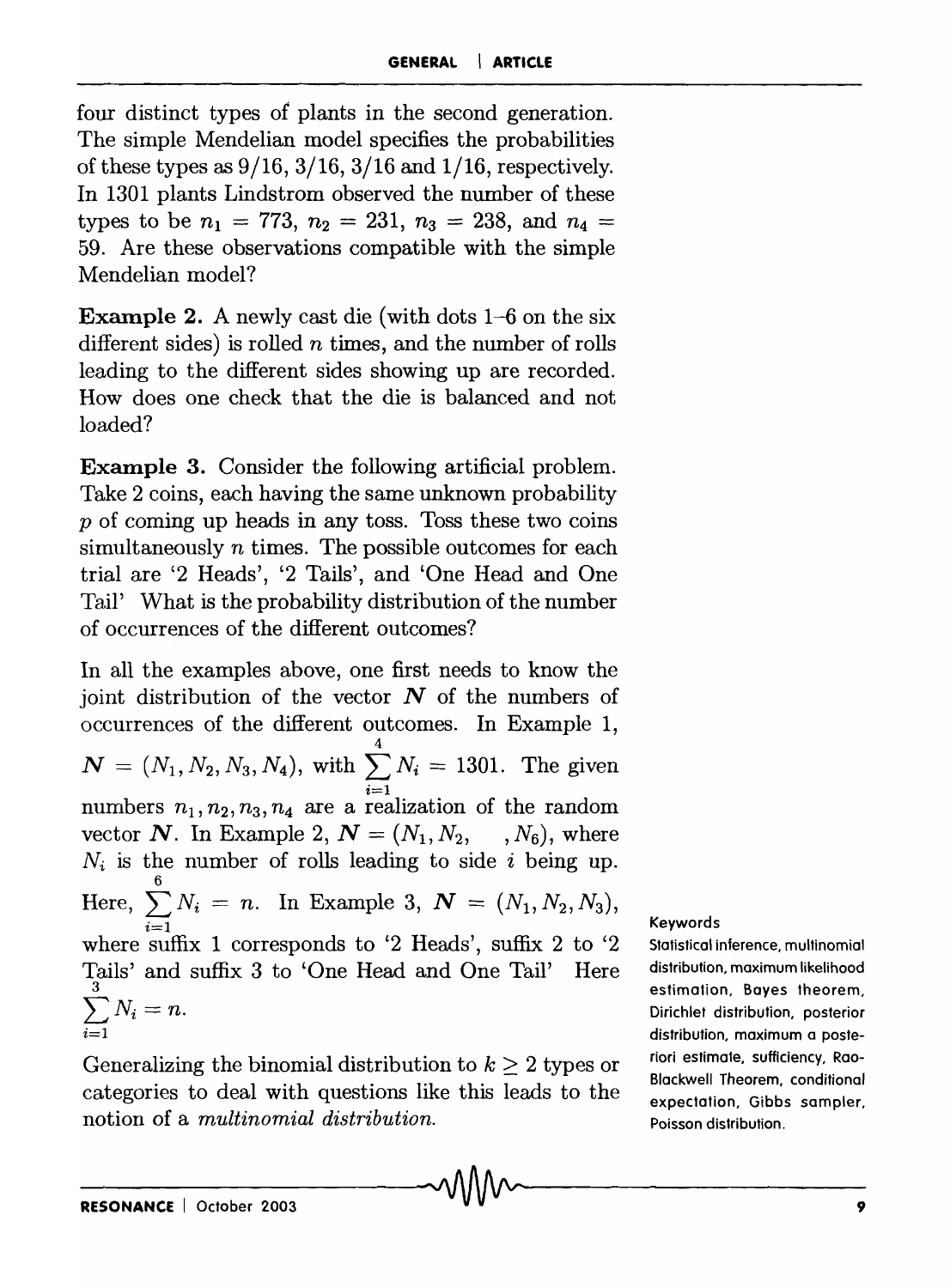Suppose a statistical experiment involves *n* identical and independent trials, each of which can result in  $k > 2$ types of outcomes (type j,  $j = 1, 2, ..., k$ ). Let the probability that any trial will lead to outcome of type  $j$  be  $p_i$ , and the (random) number of trials (out of a total of *n*) which result in outcome of type *j* be denoted by  $N_i$ ,  $j = 1, 2, \dots, k$ . Then the joint probability distribution of the vector  $\mathbf{N} = (N_1, N_2, ..., N_k)$  is given by

$$
P(N_1 = n_1, N_2 = n_2, \dots, N_k = n_k) =
$$
  

$$
\frac{n!}{k} \prod_{i=1}^k p_i^{n_i} f(n_1, n_2, \dots, n_k | p_1, p_2, \dots, p_k), \quad (1)
$$
  

$$
\prod_{i=1}^k n_i! \stackrel{i=1}{\longrightarrow}
$$

for non-negative integers  $n_j$  such that  $\sum_{j=1}^k n_j = n$ .

To see this note that if *n* distinct balls are thrown one by one into  $k$  boxes, with probability  $p_i$  for landing in box i, then the number of ways in which  $n_1$  balls fall in box 1,  $n_2$  in box 2, .,  $n_k$  fall in box k is

$$
\binom{n}{n_1}\binom{n-n_1}{n_2} \qquad \binom{n_k}{n_k} = \frac{n!}{\prod_{i=1}^k n_i!}
$$

and each such way has probability  $\prod p_i^{n_i}$ .  $=$ i $=$ l

The multinomial distribution reduces to the binomial distribution if  $k = 2$ . In Example 1, the number of cells is  $k = 4$  and it is of interest to 'test' whether  $(p_1, p_2, p_3, p_4) = (9/16, 3/16, 3/16, 1/16)$ . On the other hand, in Example 2, one wants to see if all the 6 categories are equally likely, i.e.,  $p_i = 1/6$ ,  $j = 1, 2, \dots, 6$ . In Example 3, the three cell probabilities are, respectively,  $p^2$ ,  $(1-p)^2$  and  $2p(1-p)$  which depend on a common parameter p.

Note that maximum likelihood estimation of the unknown probability vector  $(p_1, p_2, \ldots, p_k)$  is straightforward if these probabilities vary freely· (subject, of course,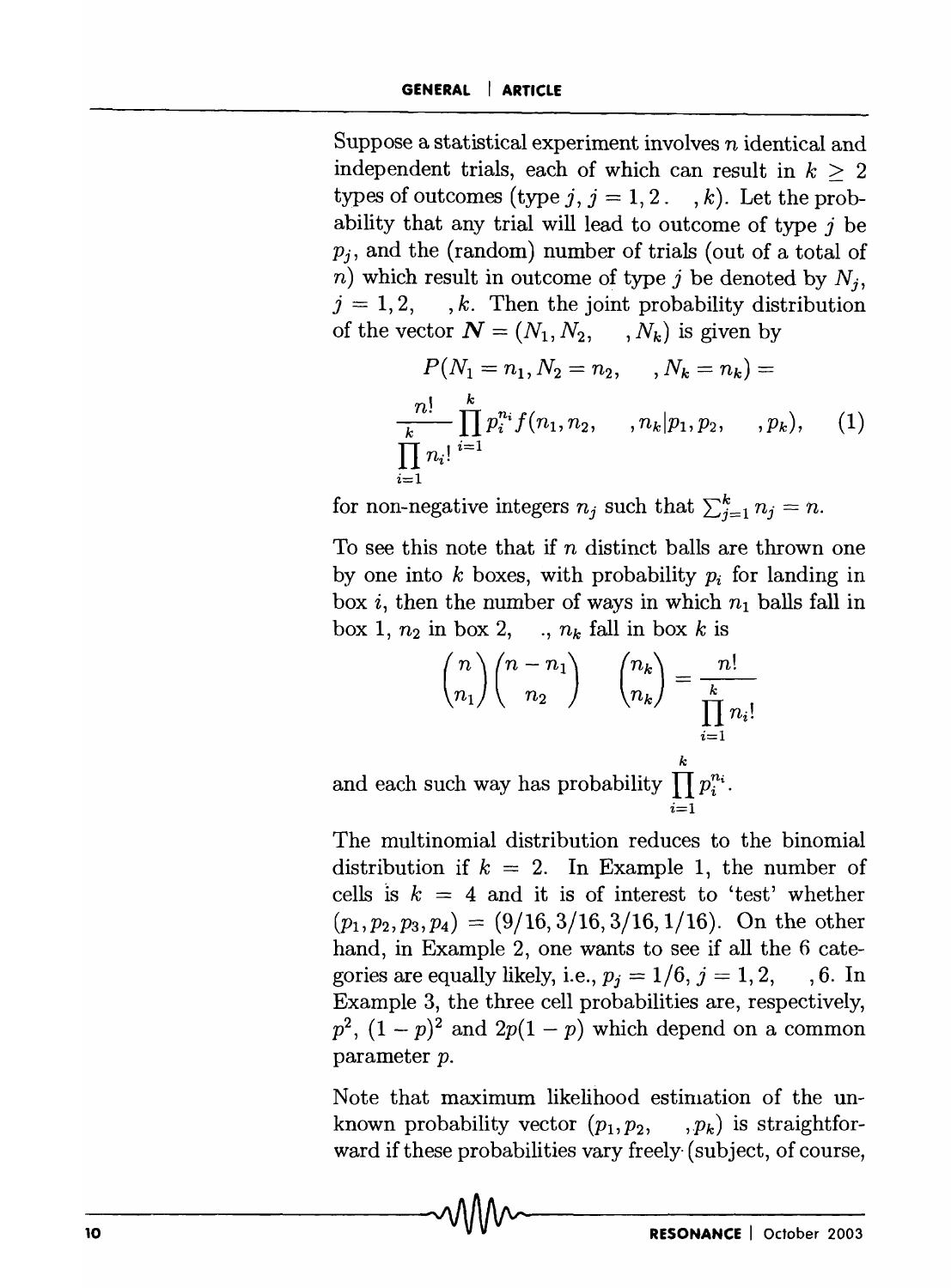to the constraint that they add up to 1). The *likelihood function* for the unknown parameter  $\mathbf{p} = (p_1, p_2, \dots, p_k)$ from (1) above is

$$
\ell(\bm{p}) = \ell(p_1, p_2, \quad p_k) = \frac{n!}{\prod_{i=1}^k n_i!} \prod_{i=1}^k p_i^{n_i}.
$$

Here one regards  $\ell(p)$  as a function of the parameter p for given data  $\boldsymbol{n} = (n_1, n_2, ..., n_k).$ 

The principle of maximum likelihood (enunciated by the great statistician R A Fisher, see [3]) says that for observed data  $n$ , choose that value of the parameter  $p$  that explains the data best, i.e., that maximises the *likelihood*   $\ell(\boldsymbol{p})$ . Since  $\log(x)$  is a monotone increasing function on  $(0, \infty)$ , maximising  $\ell(p)$  is equivalent to maximising  $\log \ell(\boldsymbol{p})$ . Now

$$
\log \ell(\boldsymbol{p}) = \log \ell(p_1, p_2, \ldots, p_k) = \text{constant} + \sum_{i=1}^k n_i \log(p_i).
$$

Since *Pi* need to add up to 1, using a Lagrange multiplier the problem reduces to maximising

$$
\sum_{i=1}^{k} n_i \log(p_i) + \lambda \left(\sum_{i=1}^{k} p_i - 1\right)
$$

Routine calculus involving setting the partial derivatives equal to zero and so on yields the maximum likelihood estimates to be

$$
\hat{p_j}=\frac{n_j}{n}, j=1,2,\quad \ ,k,
$$

Note that  $\hat{p}_j$  is simply the observed relative frequency of outcome j.

As discussed in Delampady and Krishnan [1] for the binomial case, a Bayesian alternative to the maximum likelihood approach is possible in the multinomial case also. In the binomial case, there was only one parameter, i.e.,  $\theta$ . As a prior distribution for  $\theta$ , the Beta  $(\alpha, \gamma)$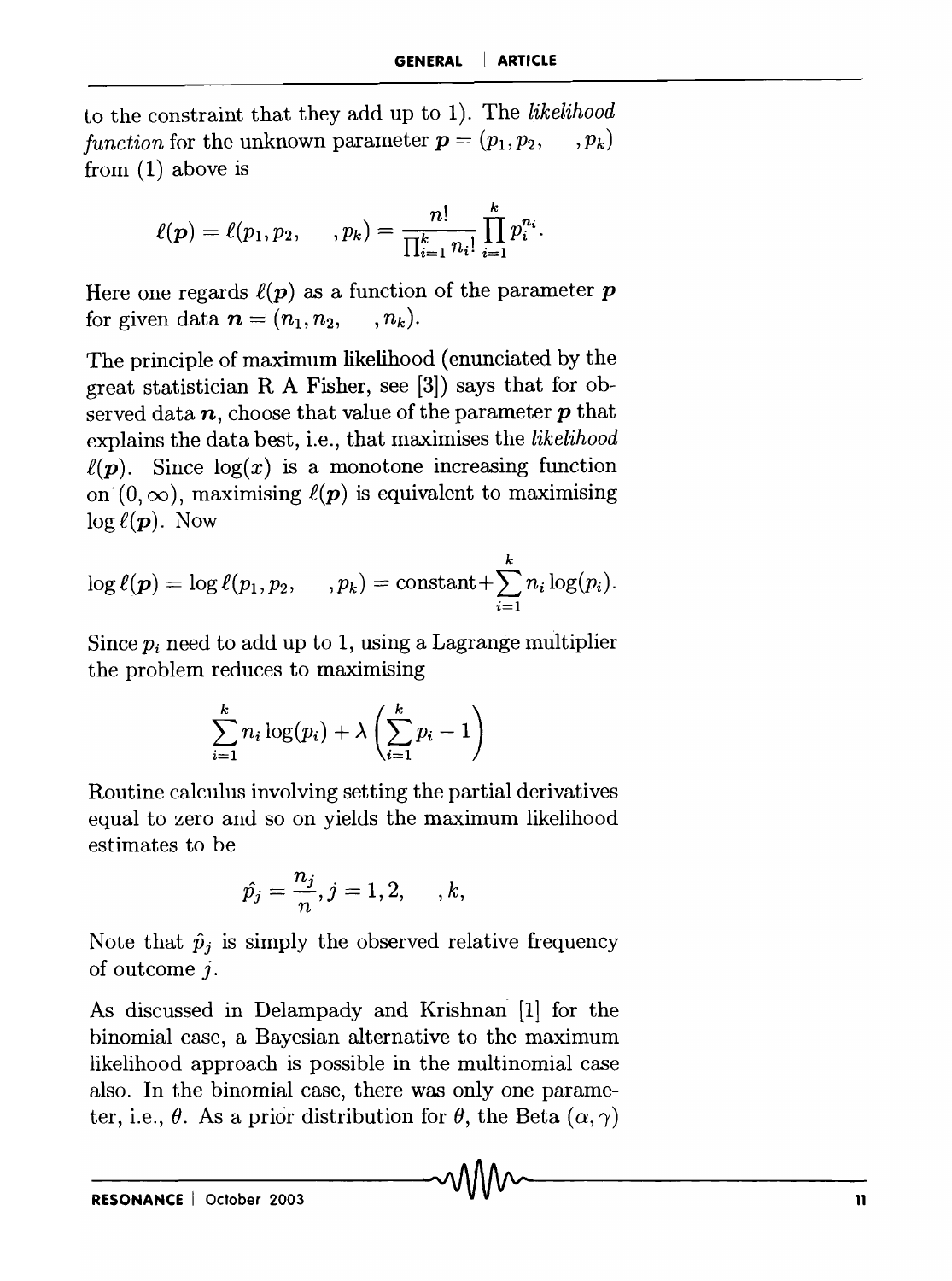with probability density  $c\theta^{\alpha-1}(1-\theta)^{\gamma-1}$ ,  $\alpha, \gamma > 0$ , c a normaising constant, was suggested. An interesting property of this prior distribution was also pointed out there. Since the likelihood function and the prior density have the same functional form in  $\theta$ , upon applying the Bayes Theorem to compute the posterior density, the posterior distribution turns out to be another Beta distribution. Indeed, by Bayes Theorem the posterior density of  $\theta$  given data *x*, namely  $\pi(\theta|x)$  is proportional to  $f(x|\theta)q(\theta)$ , where  $f(x|\theta)$  is the density of data x given  $\theta$  and  $q(\theta)$  is the prior density of the parameter  $\theta$ . In the binomial context,  $\pi(\theta|x)$  is proportional to  $\theta^{\alpha+x-1}(1-\theta)^{\gamma+n-x-1}$ . The parameter space there is the interval [0, I]. The parameter space in the multinomial case is the simplex in *k* dimensions:

$$
\left\{ (p_1, p_2, \dots, p_k) : p_i \ge 0, \sum_{i=1}^k p_i = 1 \right\} \tag{2}
$$

What is the appropriate generalization of the Beta prior now? It is called the *Dirichlet* (prior) distribution. A random vector  $p = (p_1, p_2, \dots, p_k)$  has the *Dirichlet distribution with parameters*  $\alpha_1, \alpha_2, \ldots, \alpha_k$ , each of which is positive, if the joint probability density function of  $p$ IS

$$
\pi(p_1, p_2, \dots, p_k) = \frac{\Gamma(\sum_{i=1}^k \alpha_i)}{\prod_{i=1}^k \Gamma(\alpha_i)} \prod_{i=1}^k p_i^{\alpha_i - 1} \tag{3}
$$

for any  $(p_1, p_2, \ldots, p_k)$  lying in the k-dimensional simplex (2). Here  $\Gamma$  is the complete Gamma function. Note now that exactly the same phenomenon as in the binomial case repeats here. In other words, combining (I) and (3) using the Bayes Theorem yields the posterior density of p given the data  $\boldsymbol{n} = (n_1, n_2, ..., n_k)$  as

$$
\pi(p_1, p_2, \ldots, p_k | n_1, n_2, \ldots, n_k) = \frac{f(n_1, n_2, \ldots, n_k | p_1, p_2, \ldots, p_k) \pi(p_1, p_2, \ldots, p_k)}{m(n_1, n_2, \ldots, n_k)}
$$
\nPRONANCE | October 2003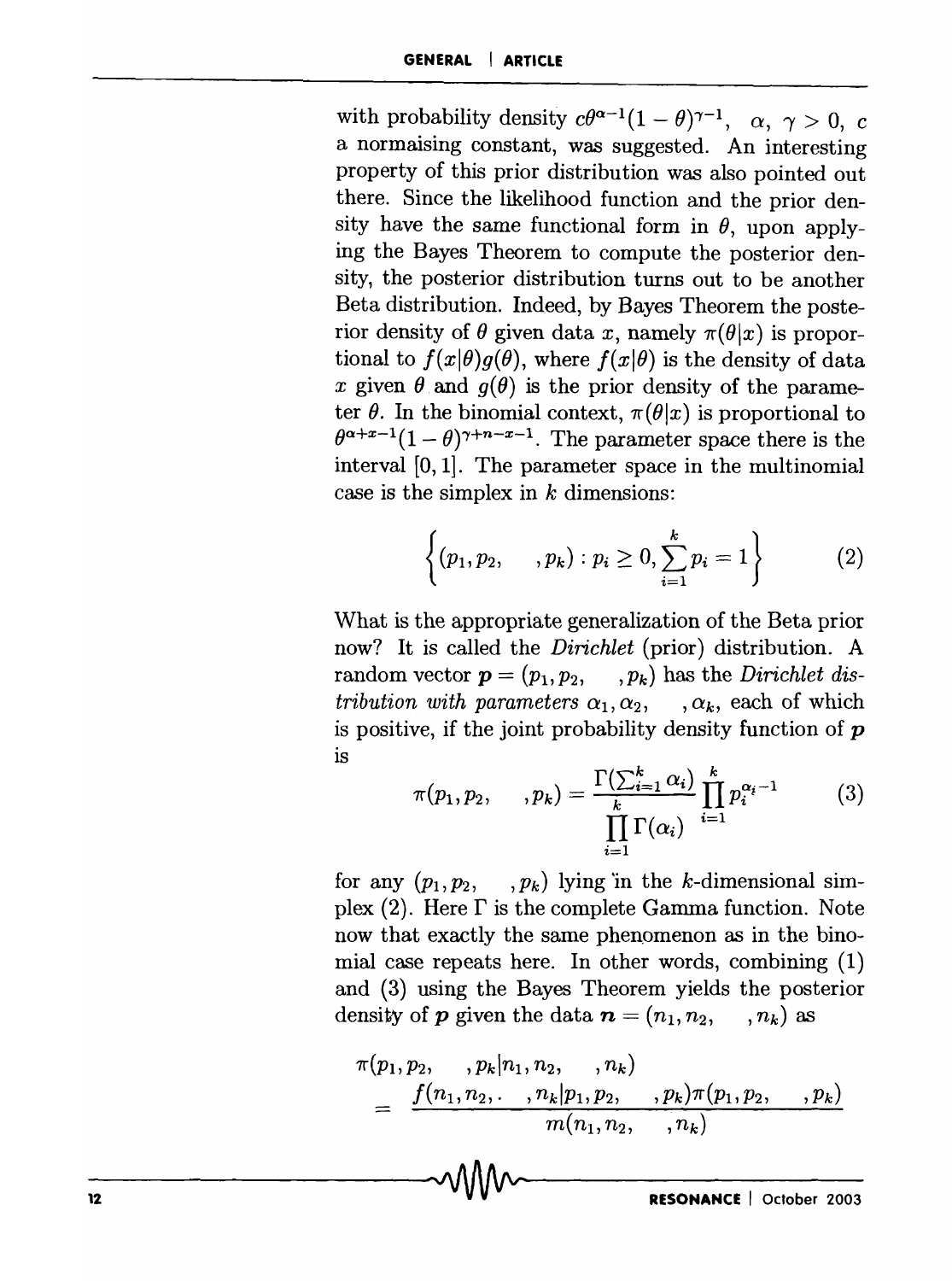$$
= c \prod_{i=1}^{k} p_i^{n_i + \alpha_i - 1}, \tag{4}
$$

where c is a normalising constant and  $m(n_1, n_2, ..., n_k)$ is the marginal probability of  $n_1, n_2, \ldots, n_k$ . Comparison with (3) yields

$$
c = \frac{\prod_{i=1}^{k} \Gamma(n_i + \alpha_i)}{\Gamma(n + \sum_{i=1}^{k} \alpha_i)}.
$$

To provide Bayesian estimates for the multinomial cell probabilities  $p_i$ , we could consider the maximum *a posteriori* estimate and the posterior mean. The computation involved in finding the former is the same as that in deriving the maximum likelihood estimate, and it is evident that this estimate for  $p_i$  is  $(n_i + \alpha_i - 1)/(n +$  $\sum_{i=1}^{k} \alpha_i - k$ ,  $j = 1, 2, \dots, k$ . Finding the posterior mean is also very easy. It can be shown that this estimate for  $p_i$  turns out to be  $(n_i + \alpha_i)/(n + \sum_{i=1}^k \alpha_i)$ .

In some situations, such as the ones that frequently occur in genetics, the multinomial cell probabilities do not vary freely, but instead are functions of other unknown parameters  $\theta$ . In such situations, neither the maximum likelihood estimation nor the Bayesian approach will be as simple, and MCMC methods will be found useful. This will be discussed later in Part 4. Next some questions related to inferences from MCMC samples will be addressed.

#### Sufficiency and Rao-Blackwell Theorem

Theory of statistics uses probability models to extract information from sample data. The first step in this direction is to identify data summaries which are relevant for inference and exclude those parts of data which do not contain any relevant information. For example, if we intend to estimate the average yield of mango per tree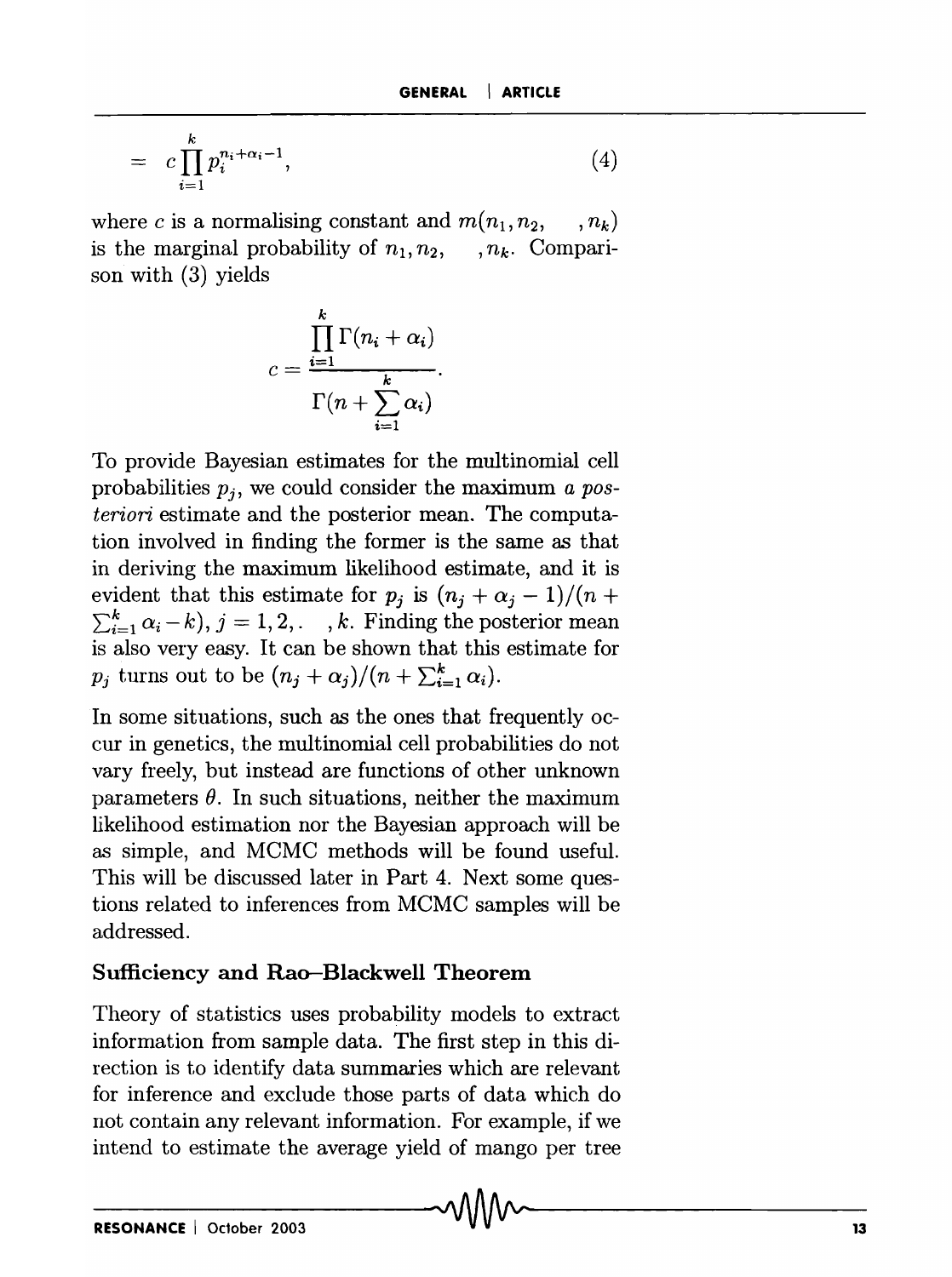for a certain location using a random sample of trees from this location, the order in which the observations are collected is irrelevant, even though while recording the data this information may be included.

To make this concept precise, suppose one has a random sample of observations from a population with a certain probability distribution. Further, suppose that this probability distribution has probability density (or mass function)  $f(x|\theta)$  where  $\theta$  is the unknown parameter of interest. Any function of the sample is called a *statistic.* A statistic is *sufficient* for the parameter  $\theta$  if the conditional distribution of the sample given the statistic does not involve the parameter  $\theta$ . In other words, a *sufficient statistic* contains all the information in the sample which is relevant as far as inference on  $\theta$  is concerned.

Example 4. Suppose  $X_1, X_2, \dots, X_k$  are i.i.d. Poisson random variables with mean  $\theta$ . Here the sample mean  $\bar{X} = \frac{1}{k} \sum_{i=1}^{k} X_i$  is sufficient for  $\theta$ , i.e., it contains all the relevant information. To see this, first note that if  $X_1$ and  $X_2$  are independent Poisson random variables with means  $\lambda_1$  and  $\lambda_2$ , then for any integer  $n \geq 0$ ,  $P(X_1 +$  $X_2 = n$ ) =  $\sum P(X_1 = r, X_2 = n - r) = \sum P(X_1)$  $r=0$   $r=0$  $r)P(X_2 = n - r)$  (by independence of  $X_1$  and  $X_2$ )  $=\sum_{n=0}^{\infty}e^{-\lambda_1}\frac{\lambda_1^r}{2}e^{-\lambda_2}\frac{\lambda_2^{n-r}}{r} = e^{-(\lambda_1+\lambda_2)}\frac{(\lambda_1+\lambda_2)^n}{r}$  $\sum_{r=0}^{\infty}$  *r!*  $(n-r)!$  *n!* 

(by the Binomial theorem). Thus  $X_1 + X_2$  is Poisson  $(\lambda_1 + \lambda_2)$  random variable. By induction,  $T = \sum_{i=1}^{k} X_i$  is  $\sum_{i=1}$ Poisson  $(\lambda_1 + \lambda_2 + \ldots + \lambda_k)$ . Therefore, for any sequence  $(x_1, x_2, \ldots, x_k)$  of nonnegative integers and any nonnegative integer *t,* the conditional distribution of the data vector  $(X_1, X_2, \dots, X_k)$  given that  $T = t$  satisfies:

 $P(X_1 = x_1, X_2 = x_2, \dots, X_{k-1} = x_{k-1}, X_k = x_k | T = t)$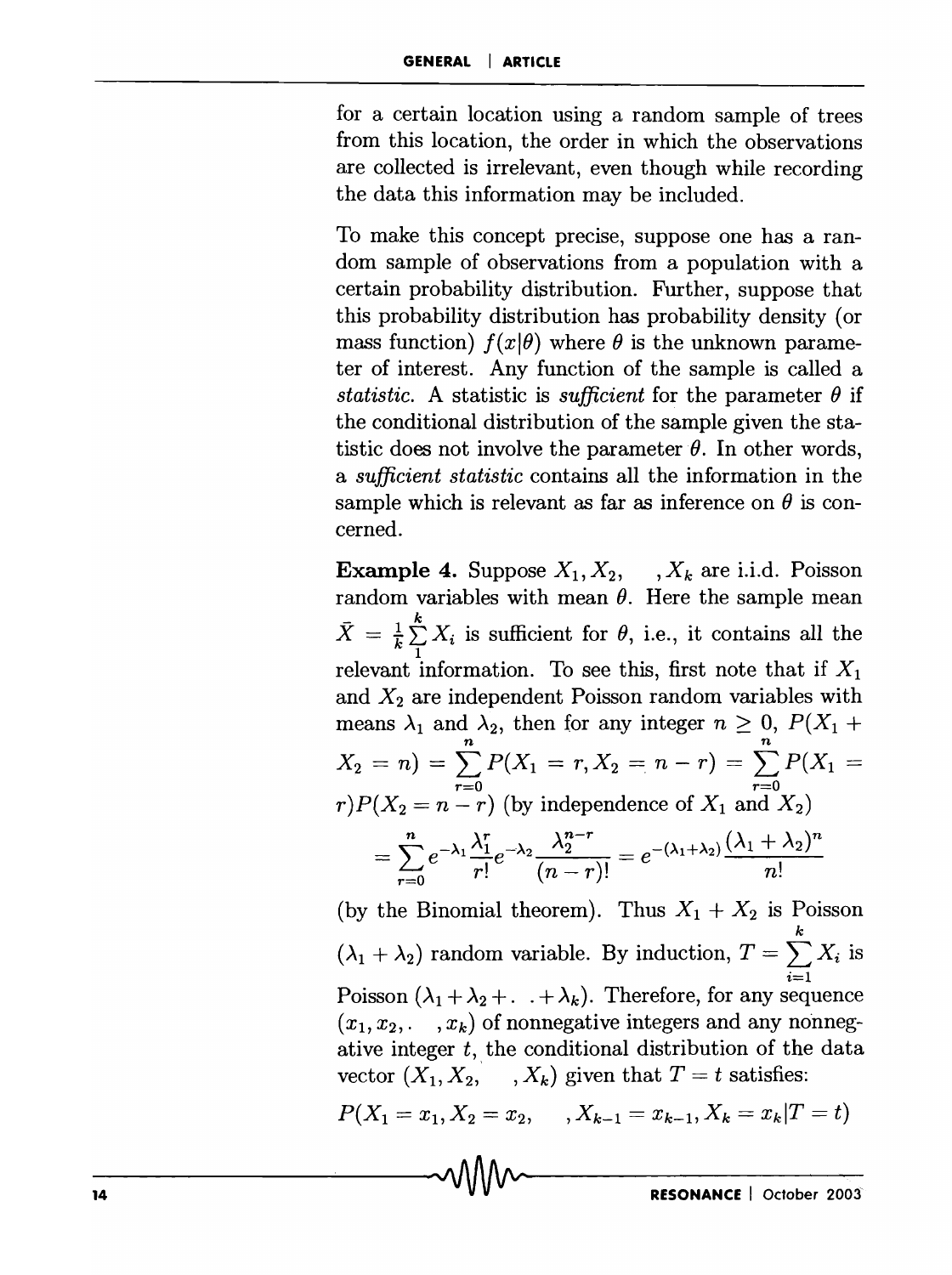$$
= \frac{P(X_1 = x_1, X_2 = x_2, \dots, X_{k-1} = x_{k-1}, X_k = x_k, T = t)}{P(T = t)}
$$
  
\n
$$
= \frac{P(X_1 = x_1, X_2 = x_2, \dots, X_{k-1} = x_{k-1}, X_k = t - x_k)}{P(T = t)}
$$
  
\n
$$
= \frac{\prod_{i=1}^k \frac{e^{-\theta} \theta^{x_i}}{x_i!}}{\prod_{i=1}^k \frac{e^{-k\theta} (k\theta)^t}{t!}}
$$
  
\n
$$
= \frac{t!}{\prod_{i=1}^k \prod_{i=1}^k (t_i^t)^{x_i}}
$$
  
\n(5)

if  $\sum_{i=1}^{k} x_i = t$ , 0 otherwise, yielding two results. First, the 1 conditional distribution of  $X_1, X_2, \ldots, X_k$  given their sum is the multinomial distribution having the probability mass function given in (5). Secondly, this conditional probability distribution does not involve  $\theta$ , and hence  $T$ is sufficient for  $\theta$ .

Example 5. Suppose  $X_1, X_2, \dots, X_n$  is a random sample from the Gaussian distribution with mean  $\mu$  and variance  $\sigma^2$ , both of which are unknown. Then  $\theta =$  $(\mu, \sigma^2)$  can be thought of as the parameter of interest. Intuition suggests that  $T = (\bar{X}, S^2)$ , where  $S^2 =$  $\sum_{i=1}^{n} (X_i - \bar{X})^2$  must be sufficient for  $\boldsymbol{\theta}$ , as  $\bar{X}$  is the sample mean and  $\frac{S^2}{n}$  is the sample variance. This is indeed true and for a proof consult Casella and Berger(pp.218- 19)[4]. This implies that if the population is Gaussian, there is no need to retain any other part of the sample than  $\bar{X}$  and  $S^2$ .

One consequence of sufficiency is that it is enough to consider estimators of  $\theta$  which are functions of a sufficient statistic. This can be made precise by the Rao-Blackwell Thorem 1.

Rao-Blackwell Theorem. Let  $\delta(X_1, X_2, \ldots, X_n)$  be an estimator of  $\theta$  with finite variance. Suppose that

<sup>1</sup>'Roo' here is the famous C R Roo who has won many awards and distinctions for his contributions to statistical theory and methodology. He was with the Indian Statistical Institute for well over 40 years and was a teacher to many leading statisticians from India. David Blackwell is a well-known statistician from the University of California at Berkeley.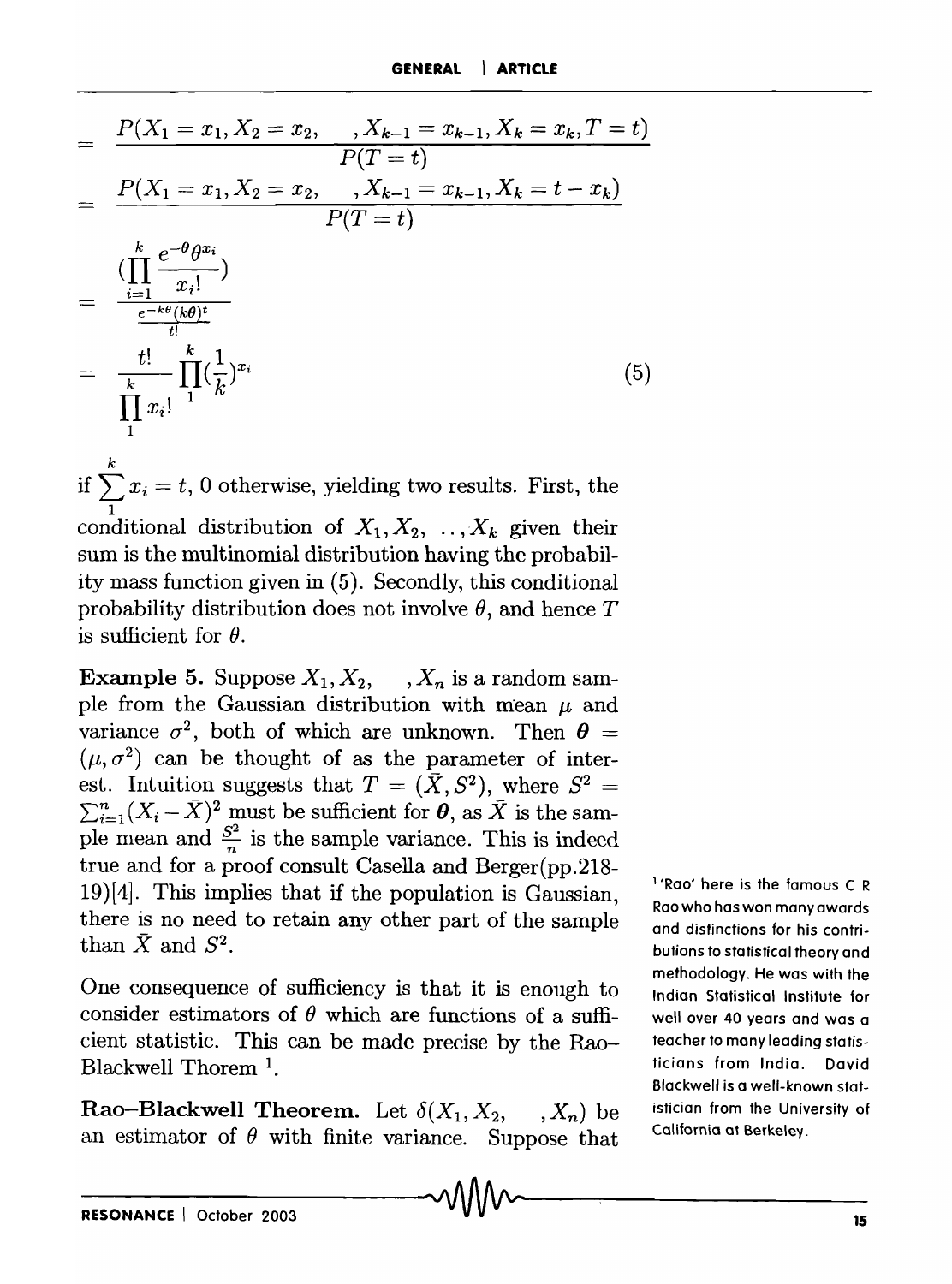T is sufficient for  $\theta$ , and let  $\delta^*(T)$  defined by  $\delta^*(t)$  =  $\mathbf{E}(\delta(X_1, X_2, \dots, X_n)|T = t)$ , be the conditional expectation of  $\delta(X_1, X_2, \dots, X_n)$  given  $T = t$ . Then

$$
\mathbf{E}(\delta^*(T)-\theta)^2 \leq \mathbf{E}(\delta(X_1,X_2,\ldots,X_n)-\theta)^2.
$$

The inequality is strict unless  $\delta = \delta^*$ , or equivalently,  $\delta$ is already a function of *T* 

**Proof.** By the property of iterated conditional expectation,

$$
\mathbf{E}(\delta^*(T)) = \mathbf{E} [\mathbf{E}(\delta(X_1, X_2, \dots, X_n)|T)] =
$$

$$
\mathbf{E}(\delta(X_1, X_2, \dots, X_n)).
$$

Therefore, to compare the mean square errors (MSE) of the two estimators, we need to compare their variances only. A standard result similar to the iterated conditional expectation (see Casella and Berger, pp.167-  $68$ <sup>[4]</sup>, says that

$$
\operatorname{Var}(\delta(X_1, X_2, \dots, X_n)) = \operatorname{Var} [\mathbf{E}(\delta | T)] + \mathbf{E} [\operatorname{Var}(\delta | T)]
$$
  
= 
$$
\operatorname{Var}(\delta^*) + \mathbf{E} [\operatorname{Var}(\delta | T)]
$$
  
> 
$$
\operatorname{Var}(\delta^*),
$$

unless  $\text{Var}(\delta|T) = 0$ , which is the case only if  $\delta$  itself is a function of T

What Rao-Blackwell theorem says is that any estimator can be improved upon by conditionally averaging over partitioning sets of the sample space where the value of the sufficient statistic *T* is kept fixed. In these sets the sample points do vary, but this variation has no relevance as far as  $\theta$  is concerned. Note also that by the sufficiency of T,  $\delta^*(T)$  is also a function of only the data and does not depend on  $\theta$ . This method of improving an estimator  $\delta(x)$  by taking its conditional expectation given *t*, i.e., using  $\delta^{*}(T)$  is called *Rao-Blackwellisation* in the statistics literature.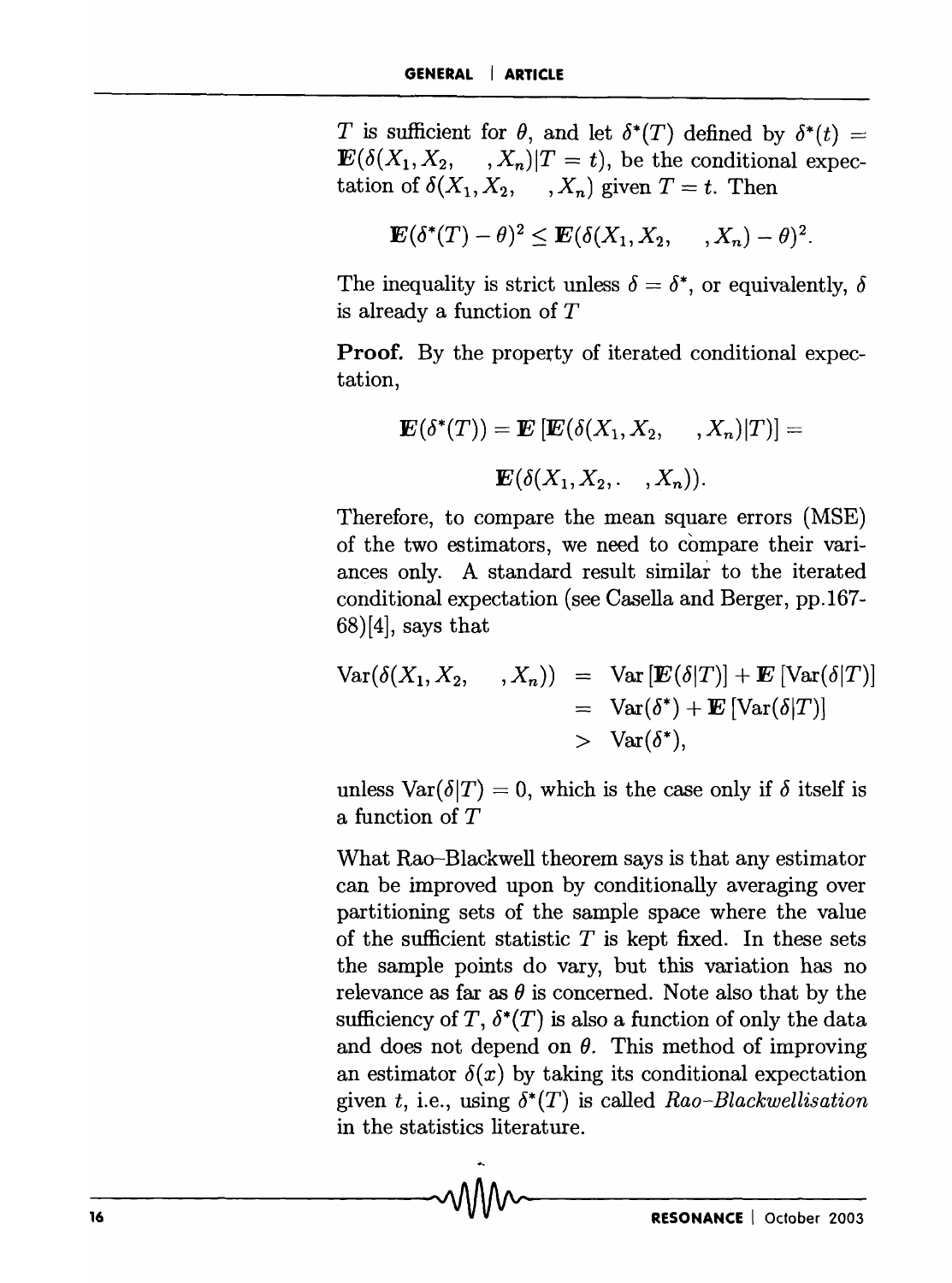Consider the following implication of R<sub>ao</sub>-Blackwell Theorem. In the context of Example 5, is there any reason why one should not choose the first observation  $X_1$  as an estimate for  $\mu$ , instead of using all the observations in some way? There certainly is. That  $\mathbf{E}(X_1|\bar{X}) = \bar{X}$ is superior to  $X_1$  follows from Rao-Blackwell Theorem. (Note that  $\mathbf{E}(X_1|\bar{X}) = \mathbf{E}(X_i|\bar{X})$ , for  $i = 2,3, \ldots, n$ since  $X_i$  are all identically distributed, and hence  $\mathbf{E}(X_1|\bar{X}) = \frac{1}{n} \sum_{i=1}^n \mathbf{E}(X_i|\bar{X}) = \mathbf{E}(\frac{1}{n} \sum_{i=1}^n X_i|\bar{X}) = \bar{X}.$ 

The Rao-Blackwell Theorem involves two key steps: variance reduction by conditioning and eonditioning by a sufficient statistic. The first step is based on the *analysis of variance* formula that says: For any two random variables  $S$  and  $T$ , the variance of  $S$  equals the sum of the variance of the conditional expectation of *S* given *T*  and the expectation of the conditional variance *S* given T written, as noted earlier, as

$$
Var(S) = Var(\mathbf{E}(S|T)) + \mathbf{E}(Var(S|T)).
$$

Thus one can reduce the variance of a random variable *S* by taking conditional expectation given some auxiliary information  $T$  The second step exploits the fact that the conditional expectation of any statistics *S* is a function only of the data, i.e., it does not depend on any underlying parameter, given a sufficient statistic.

Let us see how Rao-Blackwellisation is useful in MCMC estimation. Consider the example where we generated random samples from the bivariate normal using Gibbs Sampling. Suppose we have a sample of *n* from the joint distribution of  $(X, Y)$  produced in this manner. Using this, how could we estimate such quantities as the mean  $\mu_x$  of *X* or the inarginal density  $f(x)$  of *X*? Let us consider  $\mu_x$  first. One would think that  $\bar{x} = (1/n) \sum_{i=1}^n x_i$ is the best estimator here. However, we have some more information available here from  $y_1, y_2, \dots, y_n$  also. This can be seen from the fact that

$$
\mu_x = \mathbf{E}(X) = \mathbf{E} [\mathbf{E}(X|Y)],
$$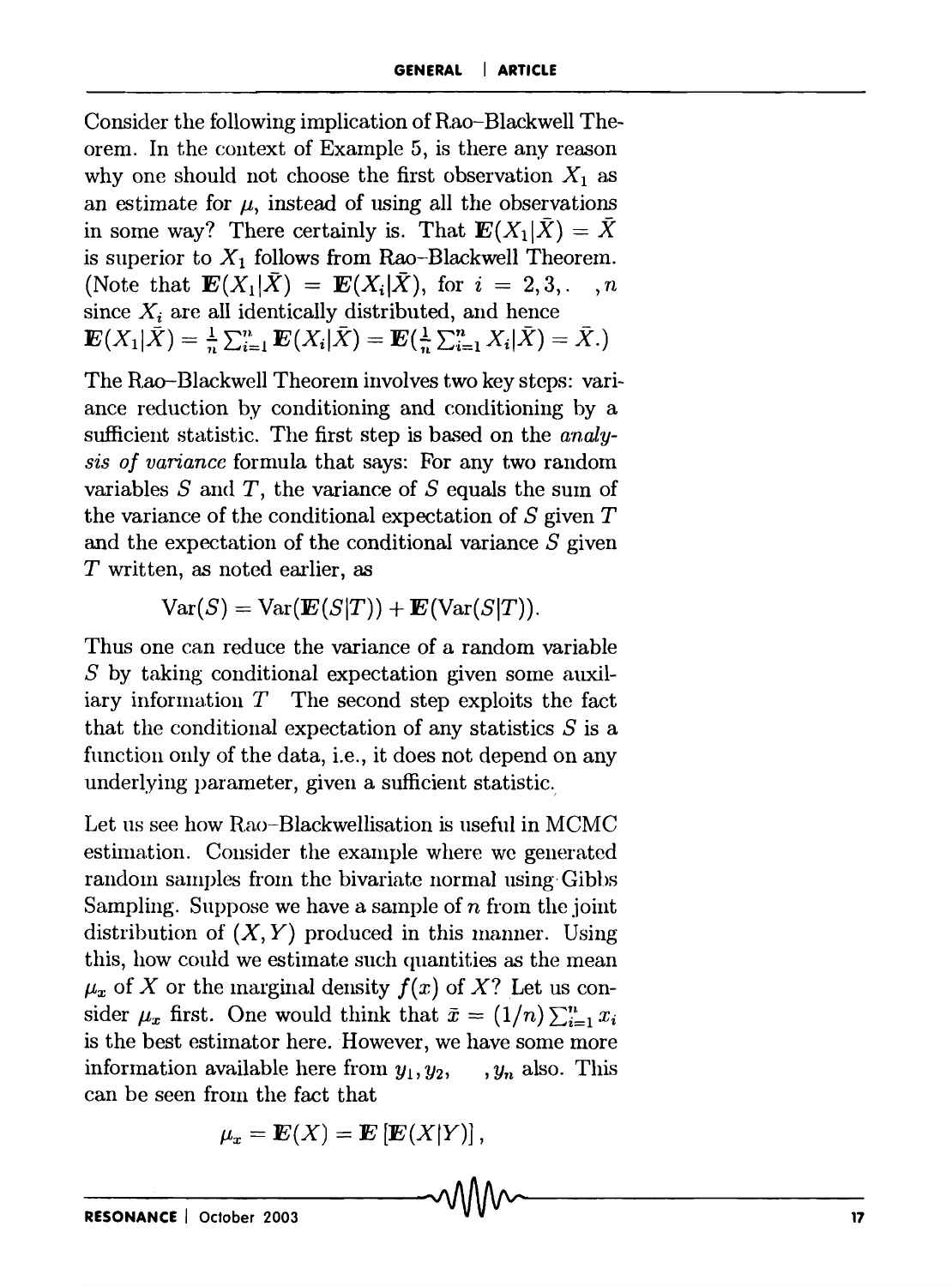and the RHS of the above equation can be estimated by

$$
(1/n)\sum_{i=1}^n \mathbf{E}(X|y_i) = \rho(1/n)\sum_{i=1}^n y_i,
$$

since we know the form of the conditional expectation of X given  $Y = y$ . To show that this alternative estimator is superior to  $\bar{x}$ , we use the proof of Rao-Blackwell Theorem. As noted there,

$$
\text{Var}(X) = \text{Var}[\mathbf{E}(X|Y)] + \mathbf{E}[\text{Var}(X|Y)] \geq \text{Var}[\mathbf{E}(X|Y)],
$$

so that  $\bar{x}$  has a larger variance than the new estimator  $(1/n) \sum_{i=1}^n \mathbf{E}(X|y_i)$ . We can use this improved Rao-Blackwellised estimator only in situations where we know the exact functional form of  $E(X|Y)$ , as in this example. The same logic gives us an improved estimator for the marginal density  $f(x)$  using  $f(x|y_i)$ . Since we know the form of the conditional density  $f(x|y)$ , we can use the estimator

$$
\hat{f}(x) = (1/n) \sum_{i=1}^{n} f(x|y_i),
$$

which in our case becomes

$$
\hat{f}(x) = (1/n) \sum_{i=1}^{n} \phi(x; \rho y_i, 1 - \rho^2).
$$

The application of the first step in the MCMC context is explained now:

Let  $(X_j, Y_j), j = 1, 2, \dots, N$  be the data generated by a single run of the Gibbs sampler algorithm (see Part 2) with a target distribution of a bivariate random vector  $(X, Y)$ . Let  $h(X)$  be a function of the X component of  $(X, Y)$  and let its mean value be  $\mu$ . Suppose the goal is to estimate  $\mu$ . A first estimate is the sample mean of the  $h(X_i), j = 1,2, \dots, N$ . From the MCMC theory, it can be shown that as  $N \to \infty$ , this estimate will converge to